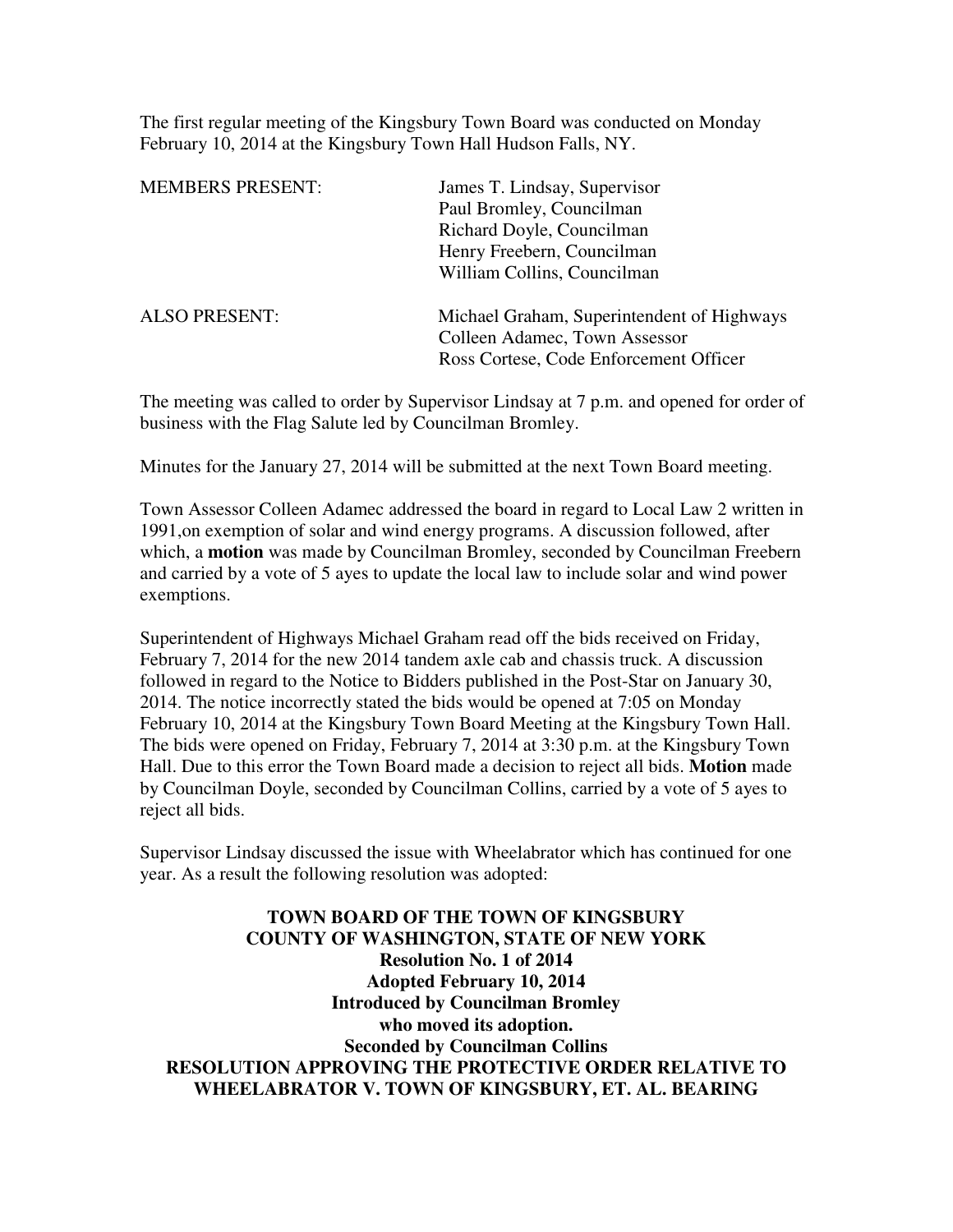## **WASHINGTON COUNTY SUPREME COURT INDEX NOS. 21450, 20580, AND 22259**

**WHEREAS** Wheelabrator Hudson Falls, LLC, Petitioner, commenced actions against the Town of Kingsbury, under Article 7 of the Real Property Tax Law in the Washington County Supreme Court pertaining to property located at 61 River Street, Village of Hudson Falls, Town of Kingsbury, New York, bearing tax map identification number 154.9-1-6; and further

**WHEREAS** it is the desire of the Town of Kingsbury to authorize their current legal counsel on this matter, Meyer & Fuller, PLLC to enter into the Protective Order to enable the disclosure of confidential financial information by the Petitioner pertaining to the facility located at 61 River Street, Village of Hudson Falls, Town of Kingsbury, New York, bearing tax map identification number 154.9-1-6, and

## **NOW THEREFORE BE IT:**

**RESOLVED**, upon final attorney approval, Meyer & Fuller, PLLC is hereby authorized to execute the Protective Order and all documents pertaining to the handling of confidential information relative to the Article 7 petitions against the property. **BE IT FURTHER RESOLVED**, that this resolution shall take effect immediately.

| Those Members Present Were:  | Voting |
|------------------------------|--------|
| James T. Lindsay, Supervisor | Aye    |
| Paul Bromley, Councilman     | Aye    |
| William Collins, Councilman  | Aye    |
| Richard Doyle, Councilman    | Aye    |
| Henry Freebern, Councilman   | Aye    |

Adopted this 10 day of February, 2014.

In regard to the sale of the Dix Avenue property, Supervisor Lindsay , Jeff Meyer, Attorney for the Town and Councilman Bromley met with Rich Schermerhorn and his attorney Jonathan Lapper last week. The attorneys are working on making some language changes in regard to the sewer and also some planning board issues. Hopefully next week we will have something agreeable to both parties to expedite the sale.

Supervisor Lindsay reported that Comptroller Mary Ordway had completed the Supervisor's Annual Report for 2013.

Supervisor Lindsay spoke about the problems with inclusion in Certified Agricultural Districts. There will be a public hearing on February 21, 2014, at Washington County Office Building B in the Town of Fort Edward. There are three requests in for inclusion in the Town of Kingsbury.

A **motion** was made by Councilman Bromley, seconded by Councilman Freebern, carried by a vote of 5 ayes to set a public hearing on February 24, 2014, at 7:05, at the regular Town Board meeting, regarding the amendment of certain sections of the zoning